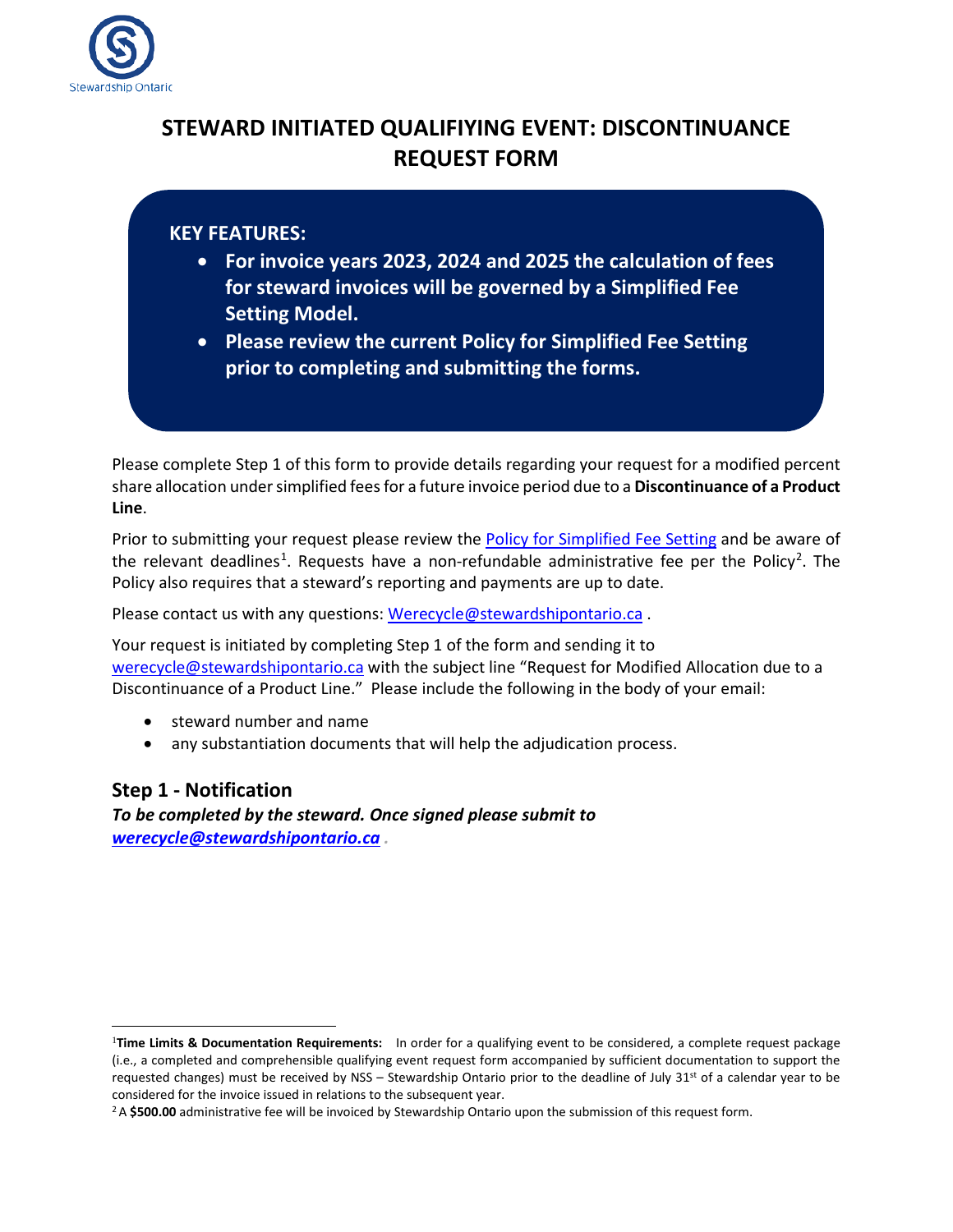

| <b>Company and Contact Information</b> |  |  |
|----------------------------------------|--|--|
| <b>Company Name:</b>                   |  |  |
| <b>Steward Number:</b>                 |  |  |
| <b>Contact Name:</b>                   |  |  |
| Title:                                 |  |  |
| <b>Phone Number:</b>                   |  |  |
| <b>Email Address:</b>                  |  |  |
| Date of Request:                       |  |  |

# **1. Please complete the table below.**

| Discontinuance after filing 2021 Report,<br>discontinued one or more SKUs                                                                                                                                                          | <b>Comments</b> |
|------------------------------------------------------------------------------------------------------------------------------------------------------------------------------------------------------------------------------------|-----------------|
| (a) Describe the Discontinuance in sufficient<br>detail for the Program to validate.                                                                                                                                               |                 |
| (b) Identify the date on which the<br>Discontinuance took effect.                                                                                                                                                                  |                 |
| (c) Please identify the impacted Stewardship<br><b>Ontario Years and invoices</b>                                                                                                                                                  |                 |
| (d) Identify the date on which no further<br>residual stock of the discontinued brand<br>will be supplied to Ontario consumers.                                                                                                    |                 |
| (e) The Steward's rationale (with supporting<br>data) for its claim that the Discontinuation<br>meets with qualifying financial terms<br>(reduction in Stewardship Fees of at least 5<br>percent or \$1,000 whichever is greater). |                 |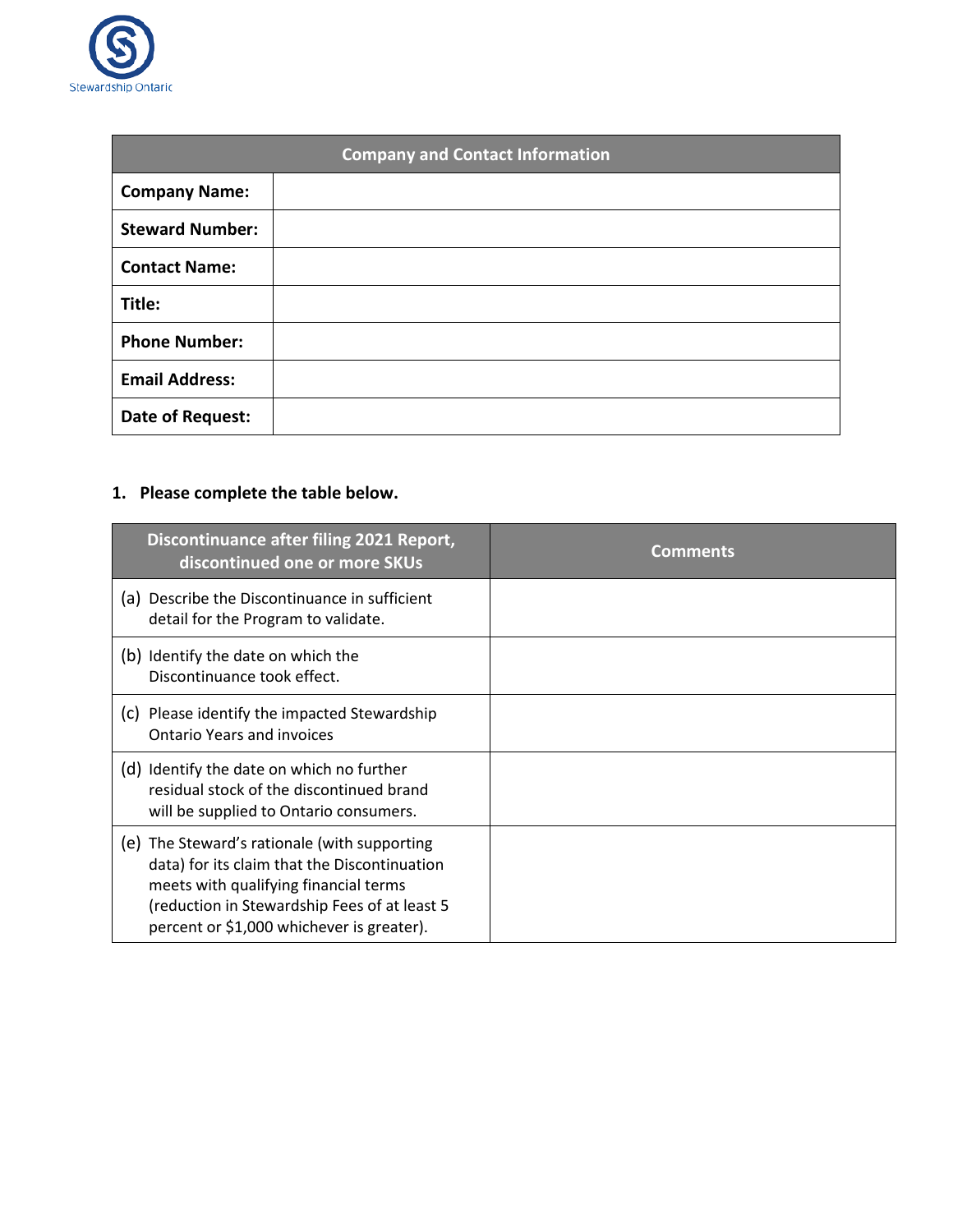

### **By submitting this request form, you acknowledge that a \$500 administrative fee will be charged, and an invoice will be issued to you by Stewardship Ontario.**

I attest to the accuracy and completeness of the information provided and accept that the qualifying event request may be subject to review before it is processed. Further, I accept the information contained within this form, any attachments to it, and information provided by:

#### **Steward Company Name:**

to Resource Recovery Alliance (RRA) will on behalf of Stewardship Ontario review the information provided in the request above and provide a preliminary assessment for the request.

I have not sold/divested the discontinued brand to another entity

In addition, I accept that the steward will be invoiced by Stewardship Ontario \$500 as per the Policy for Simplified Fee Setting During The Blue Box Wind Up. Should the qualifying event be approved I understand that my percent share calculation under the simplified fee model will change. This calculation will be provided to me by Stewardship Ontario.

I certify that by signing this document, I am declaring that the undersigned is authorized to provide the aforementioned information and make this undertaking.

Signature of Authorized Party **Date** Date

Name and Title of Authorized Party in Print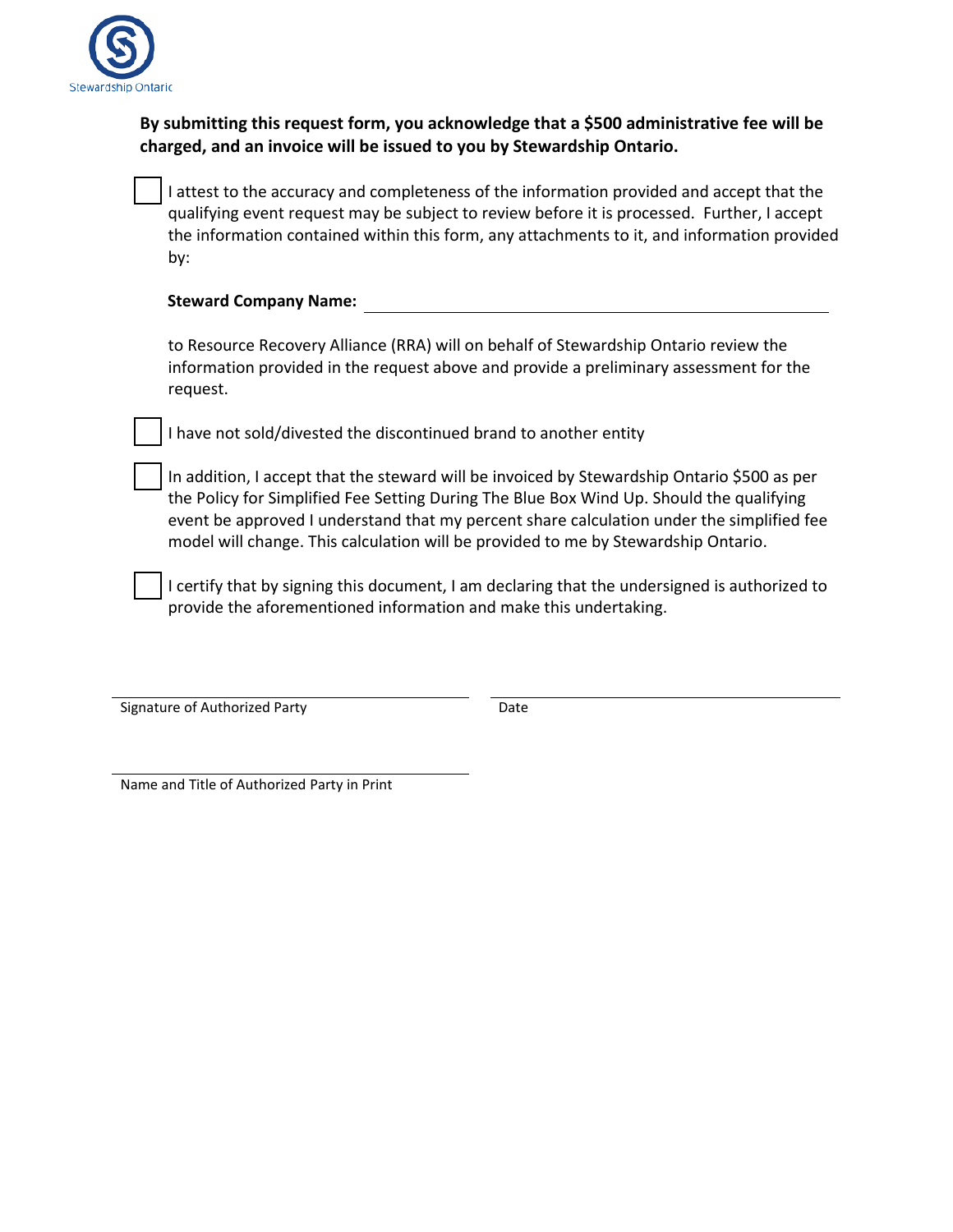

## **Step 2 - Preliminary Assessment by the Program** *To be completed by Stewardship Ontario and returned to steward.*

*Has the steward provisionally qualified for Discontinuance?*

**Assessment: If the steward provisionally qualified, they may proceed to Step 3.**

Signature of Authorized Party Date

Name and Title of Authorized Party in Print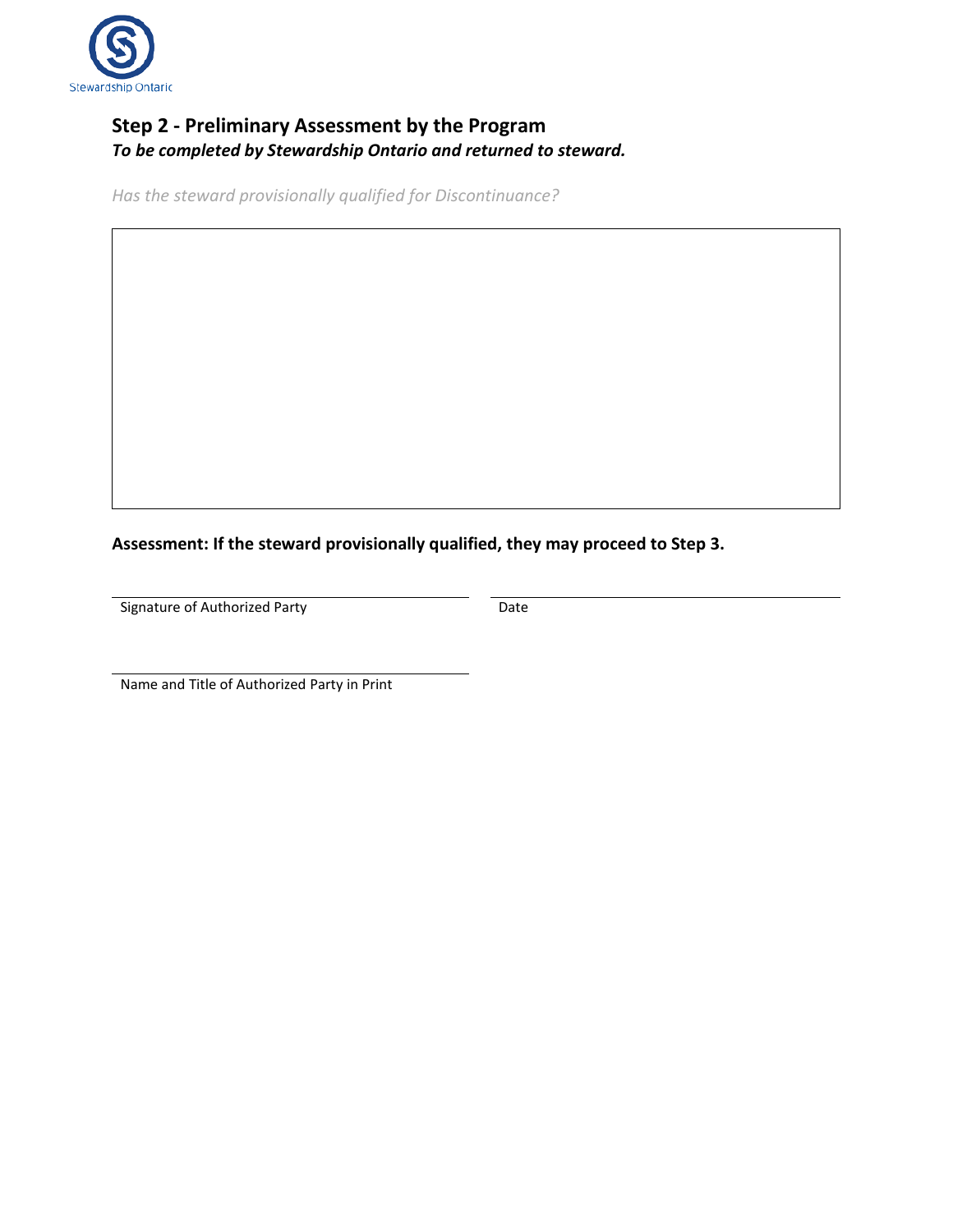

# **Step 3 - Steward Report Completion**

**To be completed by the steward who has been granted a preliminary approval by Stewardship Ontario.** 

**2. Once a steward provisionally qualified, they will attach a report providing the details of the discontinuance including a list of discontinued brands, as well as their associated weights and material categories supplied in Ontario. This will ensure the Paper and Packaging is properly accounted for. If the space below is not sufficient, please email a separate document to** [werecycle@stewardshipontario.ca](mailto:werecycle@stewardshipontario.ca)

**3. Please complete each spreadsheet (click on link for access to Excel docs in the Forms section of the page) as it relates to your adjustment request. You need only complete the white cells, and only the materials that are undergoing changes:**

| Program:                      | <b>Adjustment Worksheet Templates</b> |
|-------------------------------|---------------------------------------|
| <b>Stewardship Ontario BB</b> |                                       |

I attest to the accuracy and completeness of the information provided and accept that the qualifying event request may be subject to review before it is processed. Further, I accept the information contained within this form, any attachments to it, and information provided by:

#### **Steward Company Name:**

to Resource Recovery Alliance (RRA) will on behalf of Stewardship Ontario review the information provided in the request above and provide a preliminary assessment for the request.

In addition, I accept that my percent share calculation under the simplified fee model will